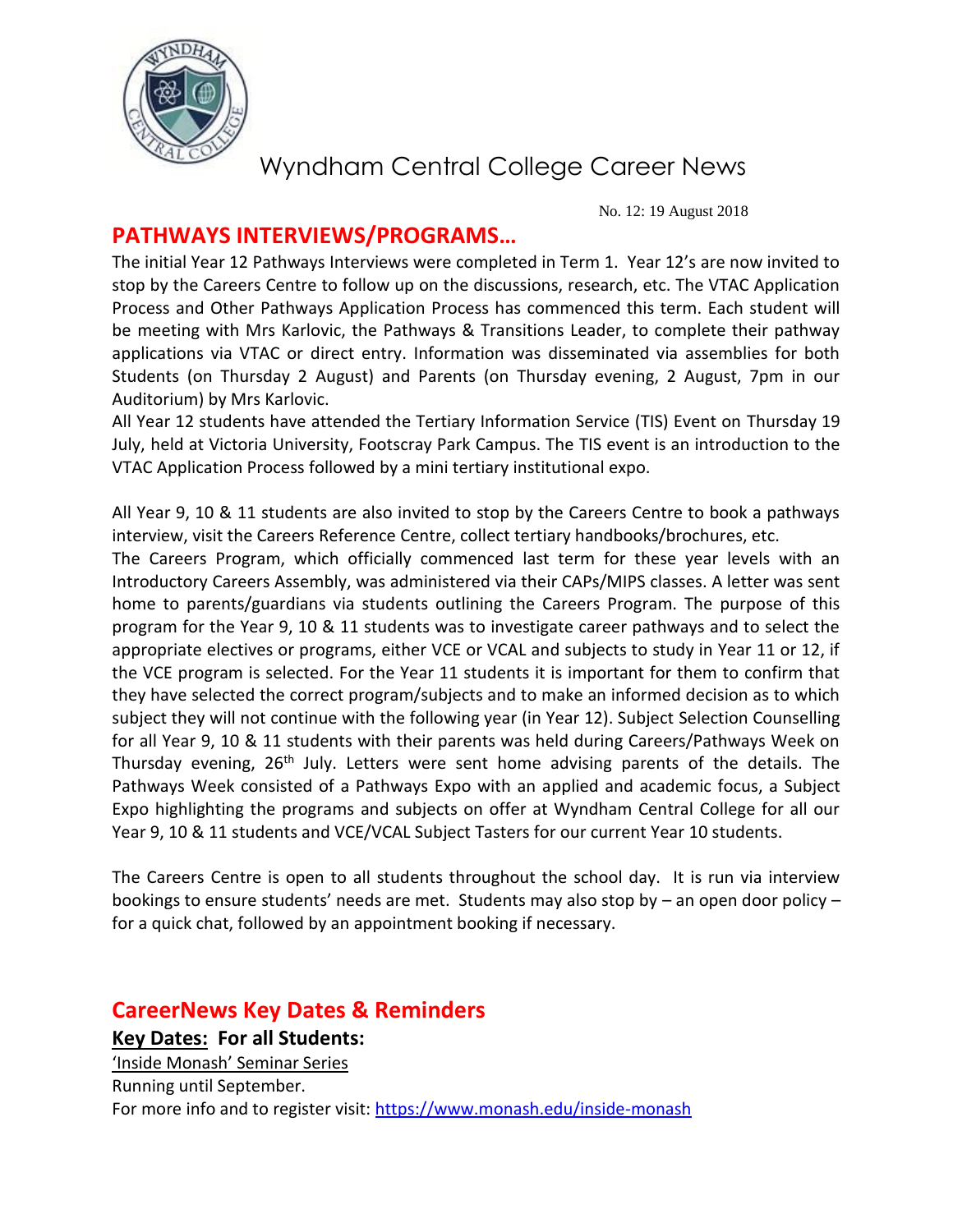Melbourne Polytechnic VCE/VET Music Industry Exam Prep Workshops (Performance & Sound Production) When:  $31^{st}$  August &  $5^{th}$  of September For details and registration visit: [https://docs.google.com/forms/d/e/1FAIpQLScssEpULWQ-](https://docs.google.com/forms/d/e/1FAIpQLScssEpULWQ-1d8RETgXPuYLzeeCwOl7oKwGOPRQ-7tf8g3U4Q/viewform)[1d8RETgXPuYLzeeCwOl7oKwGOPRQ-7tf8g3U4Q/viewform](https://docs.google.com/forms/d/e/1FAIpQLScssEpULWQ-1d8RETgXPuYLzeeCwOl7oKwGOPRQ-7tf8g3U4Q/viewform)

Passion for Fashion?

Kangan Institute's Rags to Runway Great Southern Style show is on Tuesday 4th September. Call 1300 423 883 to register your interest.

Kangan Institute's September Open Nights To express your interest in attending visit: [http://events.kangan.edu.au/open-nights-2018-sep?utm\\_campaign=KI-2018-Newsletter-](http://events.kangan.edu.au/open-nights-2018-sep?utm_campaign=KI-2018-Newsletter-SchoolsNewsletter-July&utm_medium=email&utm_source=Eloqua)[SchoolsNewsletter-July&utm\\_medium=email&utm\\_source=Eloqua](http://events.kangan.edu.au/open-nights-2018-sep?utm_campaign=KI-2018-Newsletter-SchoolsNewsletter-July&utm_medium=email&utm_source=Eloqua)

#### **Reminders: For all VCE Students**

Swinburne Advice Nights August is 'Year 12 Advice Month'. Chat one-on-one with specialist staff and discover more about your ideal course, applying for university and all about student life at Swinburne. <https://www.swinburne.edu.au/choose/#events>

#### La Trobe University - VCE Plus Program

For those Year 11 students wishing to include two university subjects in your studies during Year 12. Please refer to the information further down,

Open Days

University and TAFE Open Days have commenced! Be sure to attend these days to help you decide which institution best suits you. For remaining open days, refer to our 2018 Open Day table further down.

#### Key VTAC Dates: For all VCE Students:

Course, SEAS & scholarship applications have opened! Timely applications close – Thursday 27th September Late applications open – Thursday 27th September Late applications close – Friday 2nd November SEAS applications close – Friday 12th October

#### Werribee SEAS Information Evening for Students & Parents

Deakin University are hosting a special information evening for Year 11 and 12 students and their families and carers on Thursday 13 September. The information will focus on the Victorian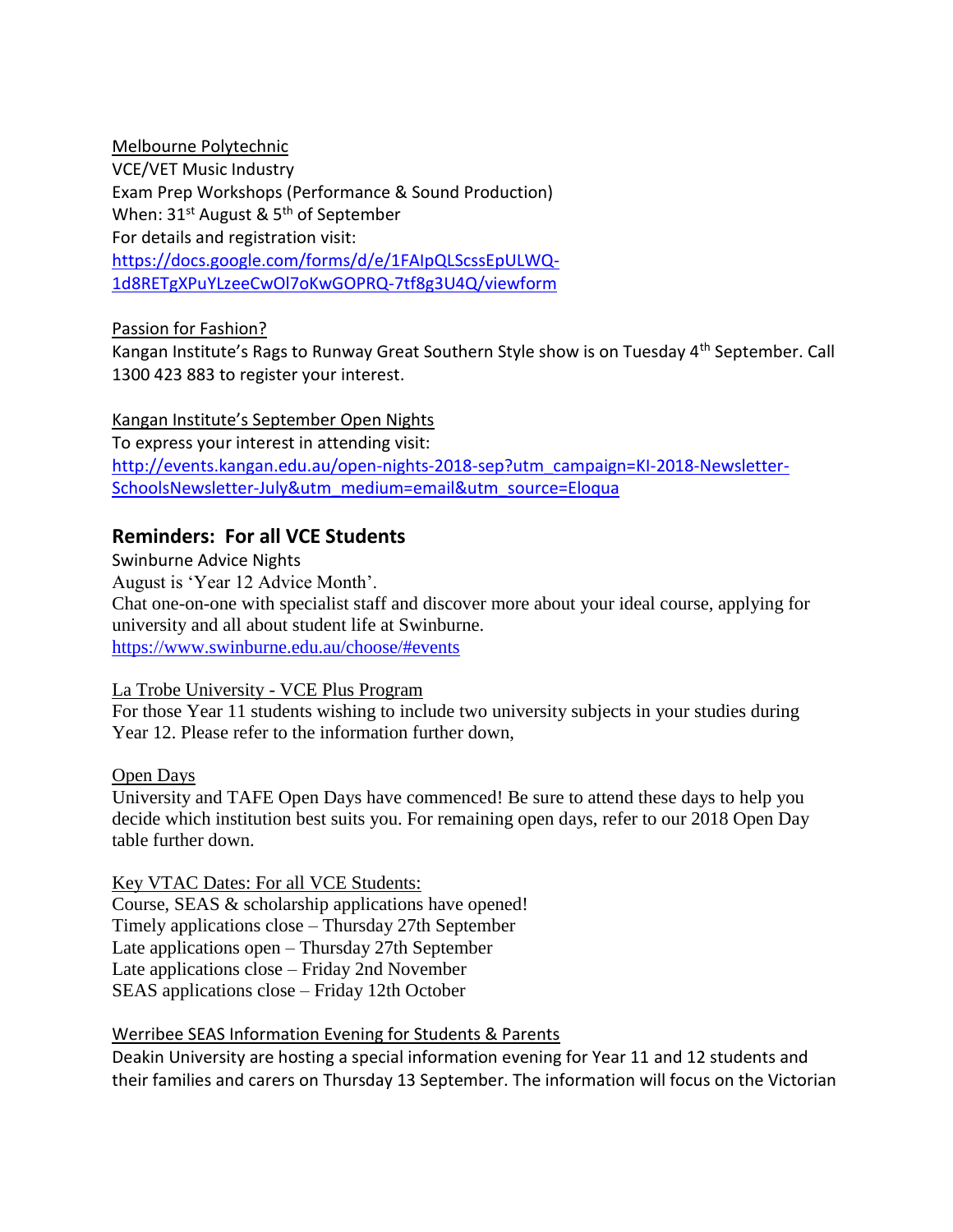Tertiary Admissions Centre (VTAC) Special Entry Access Scheme (SEAS) and University Fees and Scholarships.

SEAS aims to make the university selection process fairer for students who have experienced circumstances that have impacted their education. As your child attends a Deakin Engagement and Access Program (DEAP) partner school, they are eligible under at least one category to apply for SEAS.

This information session will provide in depth information on preparing SEAS applications, information about Fees and the Higher Education Contribution scheme (HECS), Deakin Scholarships and the application process.

You will also have the opportunity to speak with Deakin staff and hear directly from a representative from the VTAC Scholarships selection committee.

Please see the Eventbrite's for our upcoming SEAS, Fees & Scholarships sessions. Werribee:<http://bit.do/deakin-vce-werribee>

## **News & Updates**

## **CASper Test for entry into Education**

The CASPer test is an online tool designed to evaluate key personal and professional characteristics of all applicants applying for courses in Medicine, Veterinary Science and Education. It has been found that traditional evaluation methods (interviews, letters and references) have been ineffective. Whereas the CASper test provides a reliable measure of traits like professionalism, ethics, communication and empathy, reviewing characteristics that make for successful students and graduates. Comprising of 12 sections, each section contains either a video-based scenario or a word-based scenario (i.e. a statement to consider), followed by a series of 3 probing questions.

There are technical (computer and internet) and security requirements and that you will need to follow, to ensure you complete the test correctly.

The universities that are using CASper for the 2019 admission cycle are; Australian Catholic University, Deakin University, Federation University, La Trobe University, Monash University, RMIT, Swinburne and Victoria University. If Education is on your list of preferences, please visit the CASper website to diarise your test date and read further on test preparation: <https://takecasper.com/aboutcasper/>

Also, Mrs Karlovic has prepared a CASPer package for students interested in Education courses.

## **Pathway's into Education**

If you don't achieve the required ATAR to gain entry into your Education degree, remember you can consider the below Diploma's at RMIT and Victoria University. RMIT - Diploma of Teacher Education Preparation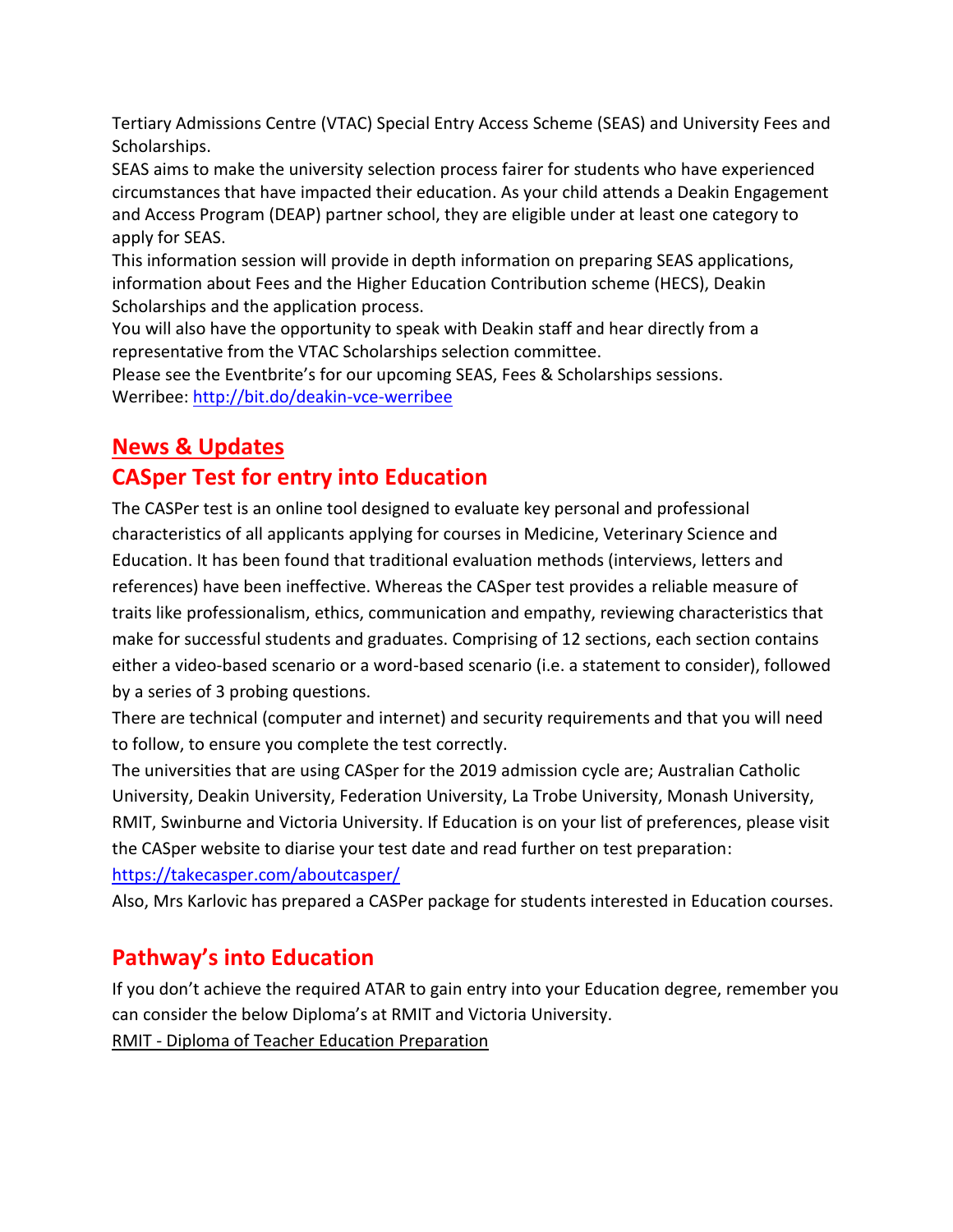This diploma provides a pathway into the Bachelor of Education with the opportunity for students to obtain credits in the RMIT Bachelor of Education (Early Childhood, Primary or Disability). Applications for this one is via VTAC.

Victoria University Polytechnic - Diploma of Teacher Education Preparation (22451VIC) Upon completion of this course, students are qualified to work as education support workers and are also eligible for guaranteed entry into the following Vic Uni's undergraduate education courses:

- Bachelor of Early Childhood Education (with up to 24 credit points/2 units of study) or
- Bachelor of Education Studies (with up to 24 credit points/2 units of study)

Applications are to be made directly with Vic Uni, please visit:

<https://www.vu.edu.au/courses/diploma-of-teacher-education-preparation-22451vic>

## **La Trobe University Update**

#### La Trobe's Aspire Program

Applications for Latrobe's Aspire Program are still open and will be closing on Friday the  $31<sup>st</sup>$  of August. If you are currently preparing your application, please check that you have nominated an 'Aspire Contact' at your school (a contact who receives all Aspire applications for endorsement). If you need to change your Aspire contact, please email aspire@latrobe.edu.au

#### La Trobe's Scholarships Update

Don't forget! La Trobe have a **Vice-Chancellor's Excellence Scholarship program** rewarding students for outstanding academic achievement. In 2019 La Trobe will be offering up to 60 scholarships to high-achieving Year 12 students. Those with a minimum ATAR of 80, who apply for an undergraduate course in the following areas will automatically be assessed (no need to apply):

- Arts, Social Sciences & Communications
- Business & Commerce
- Teaching & Education
- Health Sciences
- Information Technology & Engineering
- Law & Criminology
- Science & Psychology

To review your eligibility visit: [https://www.latrobe.edu.au/scholarships/la-trobe-vice](https://www.latrobe.edu.au/scholarships/la-trobe-vice-chancellors-excellence-scholarship)[chancellors-excellence-scholarship](https://www.latrobe.edu.au/scholarships/la-trobe-vice-chancellors-excellence-scholarship)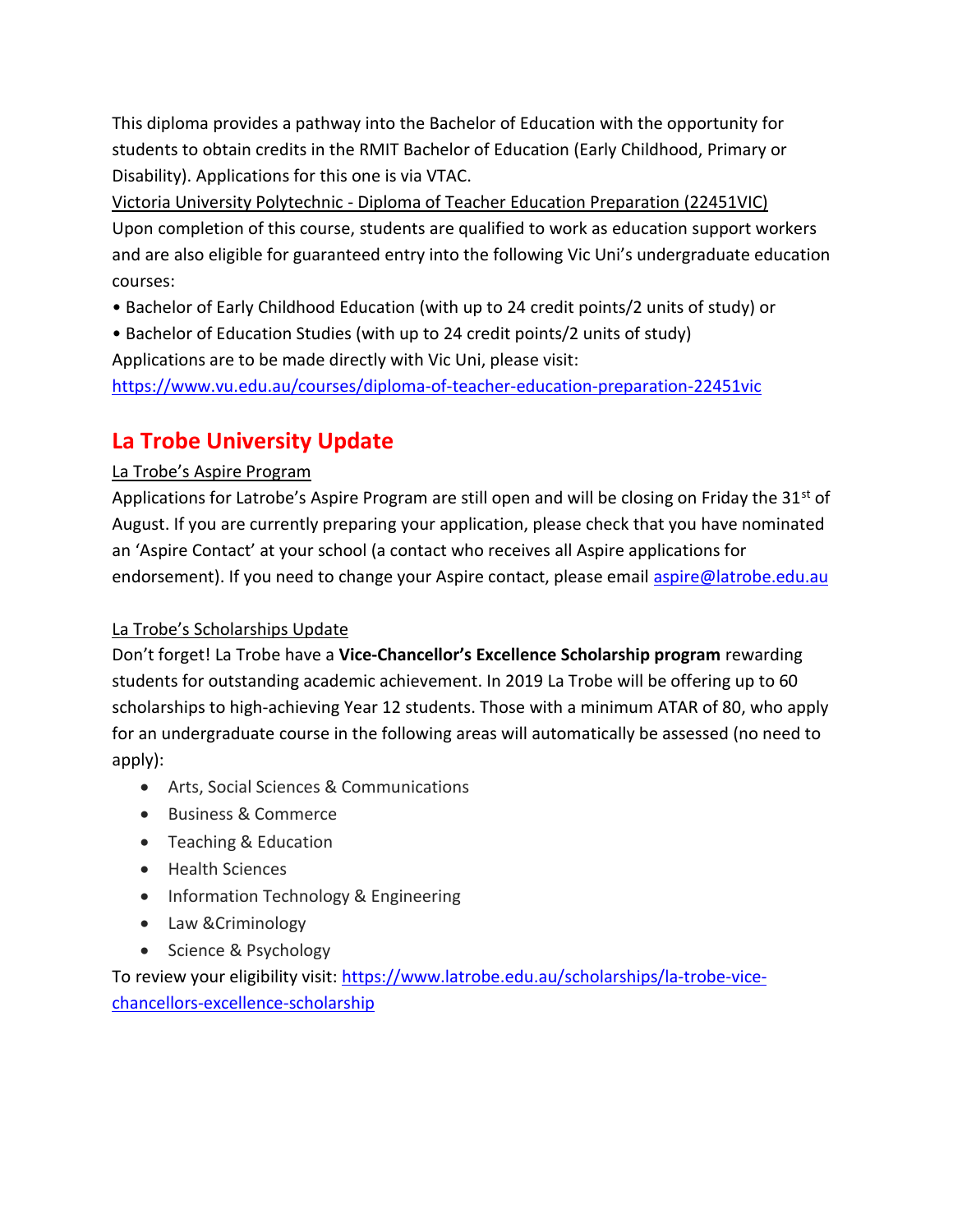### **RMIT Update**

#### Elite Athlete Entrants Program

Applications for the EAEP can be made on the RMIT website and must be received by Sunday 16 December 2018 for Semester 1, 2019. If you have any specific questions about the program you can email [elite.athletes@rmit.edu.au](mailto:elite.athletes@rmit.edu.au)

#### Experience Surveying

RMIT are hosting monthly hands-on opportunities for future students to find out about the growing field of Surveying. Interested students are welcome to register to attend these free events held once a month in Yarra Bend Park.

Next session is on Thursday 6th September

at RMIT University Field Station, Yarra Bend Park - 201 Yarra Bend Road in Fairfield. For more information, contact:

Thierry Demathieu (Program Manager) on 9925 8359 or [thierry.demathieu@rmit.edu.au](mailto:thierry.demathieu@rmit.edu.au)  To register:

[https://www.eventbrite.com.au/e/experience-surveying-at-yarra-bend-park-2018-tickets-](https://www.eventbrite.com.au/e/experience-surveying-at-yarra-bend-park-2018-tickets-43375485244)[43375485244](https://www.eventbrite.com.au/e/experience-surveying-at-yarra-bend-park-2018-tickets-43375485244)

## **Swinburne Update**

Have you not completed Further Math's which is required for your preferred course? Swinburne offers 'Mathslink', a bridging program for students needing VCE Units 3 and 4 Further Mathematics to study at Swinburne. The course runs for 7 weeks online with some contact hours and the next intake is in January 2019.To enquire further visit: <https://www.swinburne.edu.au/study/options/connect/email/>

## **Endota Wellness College for Beauty Therapy**

The Endota Spa Group now have launched a Endota Wellness College (EWC) with campuses in Melbourne and Canberra. Offering nationally recognised training in Beauty Therapy - Retail Cosmetics, Remedial Massage, Business – Salon Management and Makeup – Screen and Media, there are full time and part time (including evening) options available. Some of EWC's courses are partially government subsidised and VET student loans (Fee-Help)

are available. To review the requirements and application process visit:

<http://endotawellnesscollege.edu.au/>

## **Federation University Update**

Visual Arts Folio Presentations & Performing Arts Auditions

Folio and interview applications are open for the Bachelor of Contemporary Communication Design and Bachelor of Contemporary Visual Arts. Audition applications are also open for the Bachelor of Contemporary Performance Practice.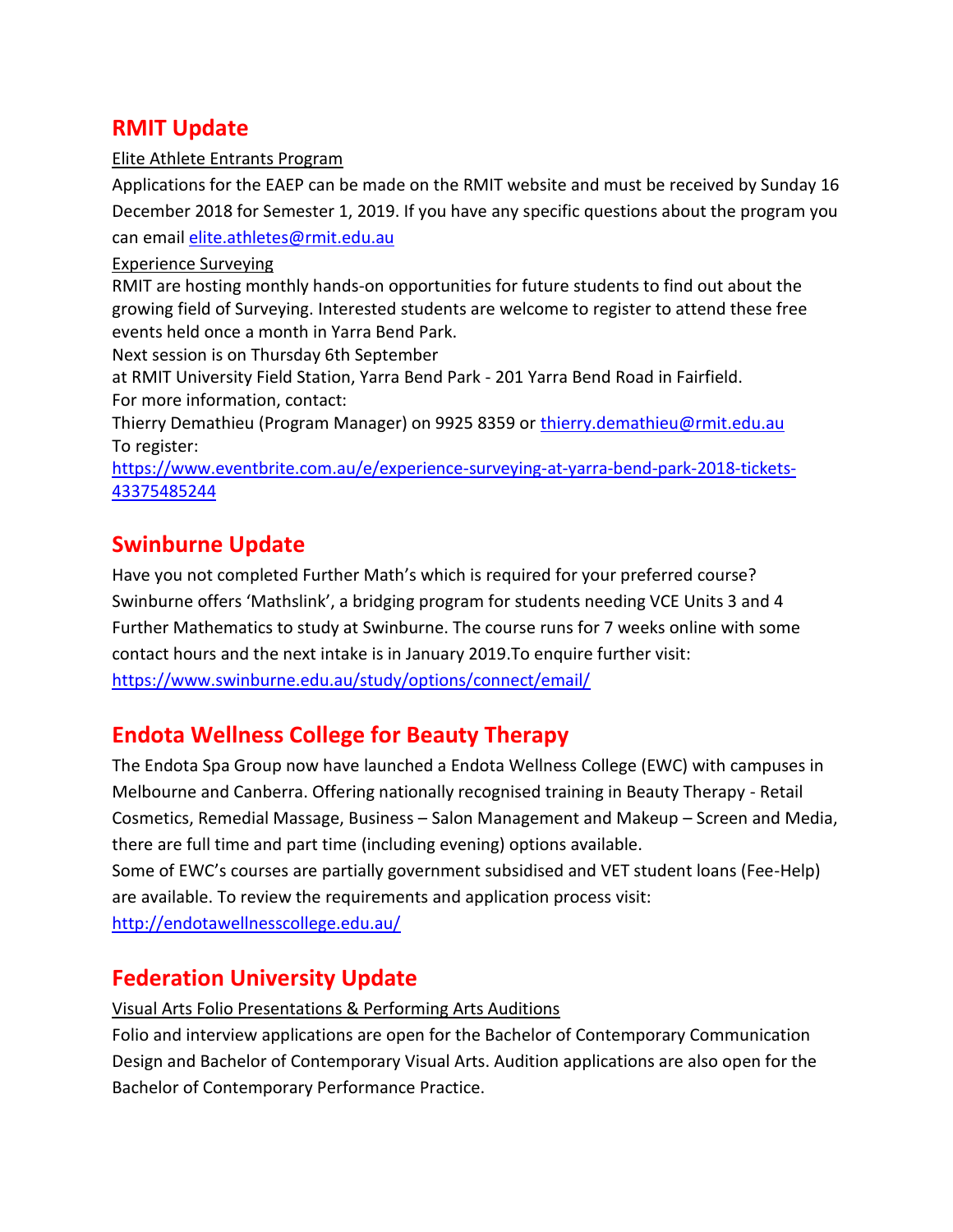#### Scholarships update

Federation University's School of Science, Engineering and Information Technology supports their students with a range of scholarships valued up to \$12,000 including:

- •Women in Information Technology/Engineering Scholarships
- •Engineering
- •Information Technology
- Geoscience
- •Mathematics

There are also 'High Achievers' scholarships available for students who achieve an adjusted ATAR above 80.00.

To read more visit: [https://federation.edu.au/schools/school-of-science-engineering-and](https://federation.edu.au/schools/school-of-science-engineering-and-information-technology/student-resources/scholarships)[information-technology/student-resources/scholarships](https://federation.edu.au/schools/school-of-science-engineering-and-information-technology/student-resources/scholarships)

## **Chisholm Update**

The first year of your degree could be free!

Chisolm's Diploma's in Accounting, Community Services and Nursing are all on the Government's 2019 'Free TAFE' list. Some diplomas may lead into the La Trobe pathway degrees, this means that you can potentially receive the first year of your degree free by doing the diploma first. Many of Chisholm's diplomas attract credits from other universities also. You can contact Tania Pearce for more details. [tania.pearce@chisholm.edu.au](mailto:tania.pearce@chisholm.edu.au)

## **Quick links for Year 12 Students**

*Instructional YouTube links for VTAC applications:*  <https://www.youtube.com/watch?v=omthIvIIaJc> <https://www.youtube.com/watch?v=2MRbS1Om4Oc> *Study score calculator (App):* <https://itunes.apple.com/au/app/study-score-calculator/id1282878794?mt=8> *VTAC App:* <https://itunes.apple.com/au/app/vtac/id1119361879?mt=8> *Researching universities:* <https://www.topuniversities.com/courses/engineering/guide>

## **Deakin Update**

New Diploma's

#### **Are you interested in Construction Management?**

Like other institutions, Deakin University have been working on developing pathways for students who have not met entry requirements for their preferred course at an Australian University.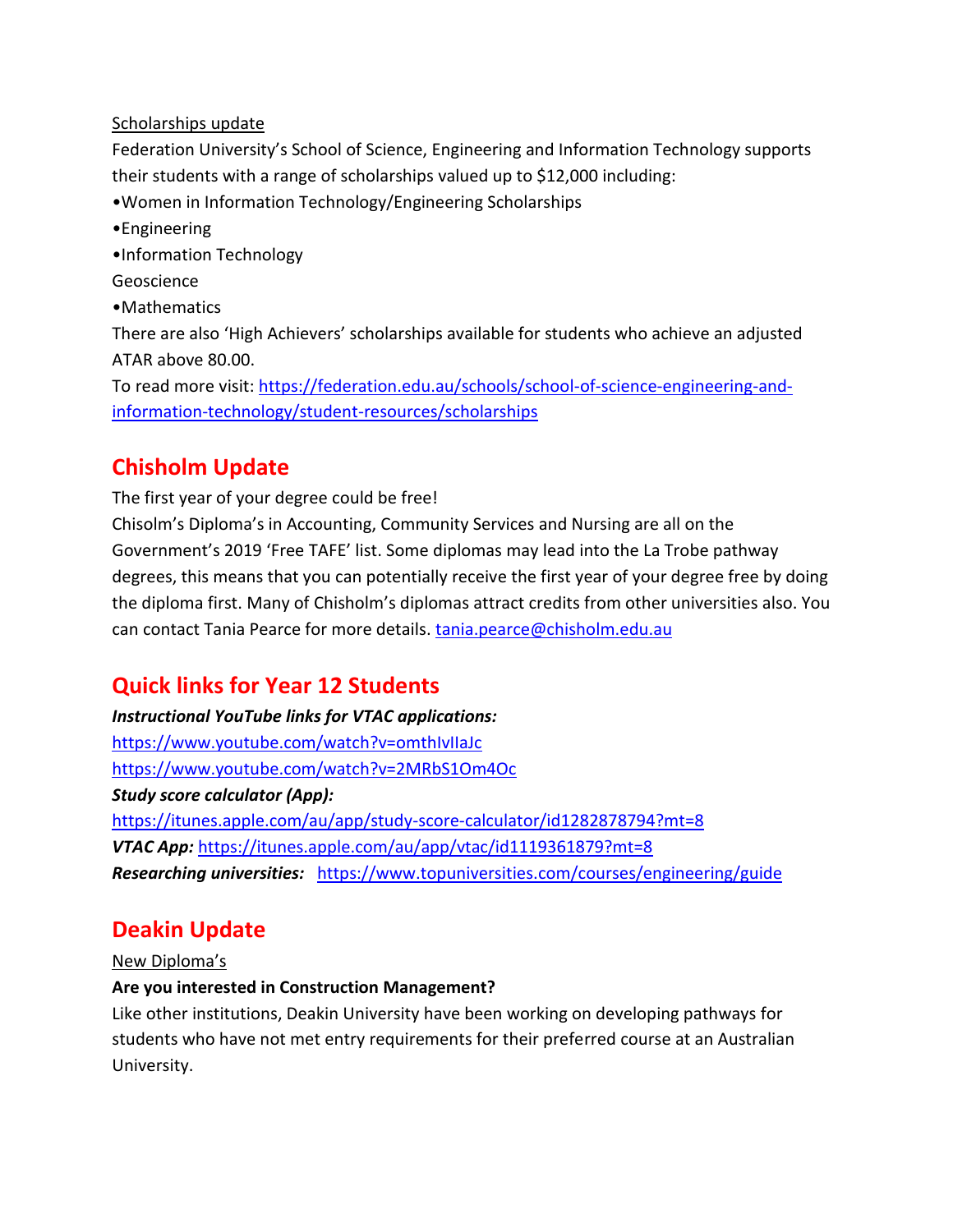At Deakin's Geelong Waterfront campus, you can now complete an 8-12-month Diploma in Construction Management and be considered for entry into second year of university study. Deakin's Diploma of Construction Management builds the foundation for further study in Construction Management (Honours) at Deakin University.

The following Diplomas are now being offered at Deakin's Burwood campus, providing students a pathway into relevant Bachelor Degree's:

- Diploma of Film, Television and Animation Articulates into 2nd year of Bachelor of Film, Television and Animation.
- Diploma of Information Technology Articulates into 2nd year of Bachelor of Computer Science, Bachelor of Information Technology and Bachelor of Cyber Security.
- Diploma of Design (50 WAM) Articulates into 2nd year of Bachelor of Design (3D Animation), Bachelor of Design (Digital Technologies) and Bachelor of Design (Visual Communication).
- Diploma of Communication (50 WAM) Articulates into 2nd year of Bachelor of Communication (Advertising), Bachelor of Communication (Digital Media), Bachelor of Communication (Journalism), Bachelor of Communication (Public Relations).
- Diploma of Business (60 WAM Burwood) (50 WAM Geelong) Articulates into 2nd year of Bachelor of Business and majors include; Events Management, Film &Television, Organisational Psychology, Project Management, Property & Real Estate, People Management, Public Relations and Retail Management.

To learn more about entry requirements, contact Deakin <http://discover.deakin.edu.au/Student-Enquiry.html>

## **Remaining Open Days 2018**

| <b>INSTITUTION</b>                            | <b>DATE</b>        |
|-----------------------------------------------|--------------------|
| <b>Australian Catholic University</b>         |                    |
| <b>Ballarat Campus</b>                        | Sunday 26 August   |
| <b>Box Hill Institute of TAFE</b>             |                    |
| <b>Box Hill Campus</b>                        | Sunday 26 August   |
| <b>Chisholm Institute</b>                     |                    |
| <b>Berwick Campus</b>                         | Monday 27 August   |
| <b>Frankston Campus</b>                       | Tuesday 9 October  |
| <b>Deakin University &amp; Deakin College</b> |                    |
| Geelong Campus (Waurn Ponds & Waterfront)     | Sunday 19 August   |
| Melbourne (Burwood) Campus                    | Sunday 26 August   |
| <b>Federation University of Australia</b>     |                    |
| Berwick, Gippsland & Mount Helen              | Sunday 26 August   |
| <b>JMC Academy</b>                            | Saturday 25 August |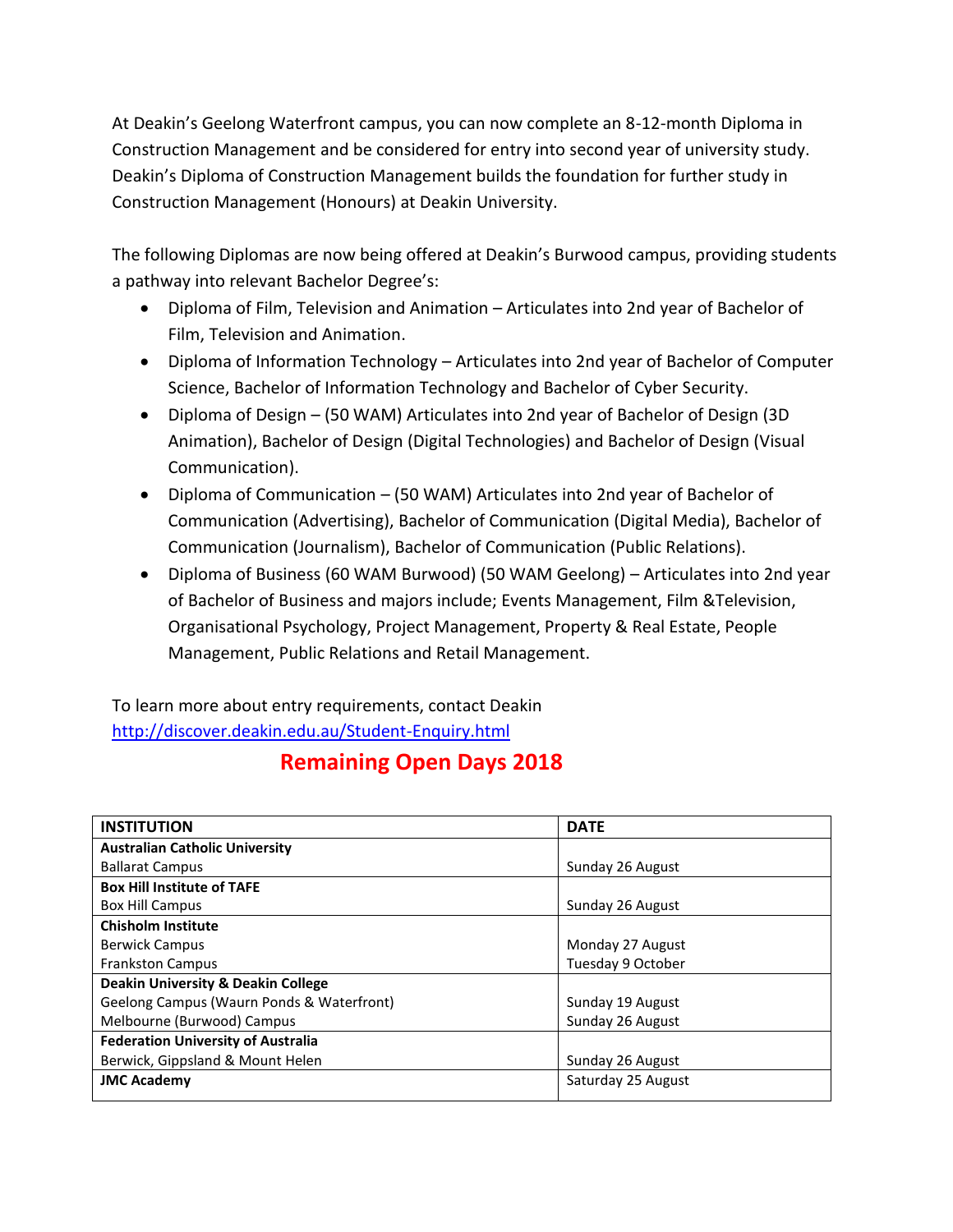| <b>Kangan Institute</b>                          | September Open Nights                 |
|--------------------------------------------------|---------------------------------------|
|                                                  | Expressions of interest required. See |
|                                                  | link on page 1.                       |
| La Trobe University & La Trobe Melbourne         |                                       |
| <b>Bendigo Campus</b>                            | Sunday 27 August                      |
| <b>Melbourne Polytechnic</b>                     |                                       |
| <b>Preston Campus</b>                            | Sunday 19 August                      |
| <b>Monash University</b>                         |                                       |
| Parkville Campus (Pharmacy Focus)                | Sunday 19 August                      |
| <b>RMIT</b>                                      |                                       |
| City & Brunswick Campuses                        | Sunday 12 August                      |
| <b>University of Melbourne</b>                   |                                       |
| Parkville & Southbank Campuses                   | Sunday 19 August                      |
| <b>Victoria University</b>                       |                                       |
| Footscray Park campus                            | Sunday 19 August                      |
| <b>Collarts (Australian College of the Arts)</b> |                                       |
| Collingwood                                      | Saturday 8 <sup>th</sup> Septembet    |

## **Career Focus: Engineering**

**Engineers** are creative and inspired problem solvers who display unwavering attention to detail while maintaining a focus on the big picture. Engineers are responsible for the transportation and building infrastructure of the world, development of up-and-coming technology (software, hardware and electronics) and development of chemicals, machinery, and businesses.

The term 'engineering' covers many fields which is one of the great attractions of engineering work. It can provide a huge variety of tasks and environments to work in. The main disciplines are; Mechanical, Chemical, Civil, Electrical, Management, and Geotechnical and there are many different branches within each of these disciplines. You can read more about these areas (below) at [https://www.engineersaustralia.org.au](https://www.engineersaustralia.org.au/) - Australia's principal Engineering Association.

- Aerospace Engineering
- Agricultural Engineering
- Building Services
- Chemical Engineering
- Food Engineering
- Petroleum & Petrochemical Engineering
- Pharmaceutical
- Process Control
- Production
- Civil Engineering
- Geotechnical Engineering
- Hydraulics (Water) Engineering
- **•** Structural Engineering
- Transport Engineering
- Coastal and Ocean Engineering
- Electrical Engineering
- Electronics & Telecommunications Engineering
- Environmental Engineering
- Industrial Engineering
- Marine Engineering
- Materials Engineering
- Mechanical and Manufacturing Engineering
- Minerals and Metallurgical Engineering
- Mining Engineering,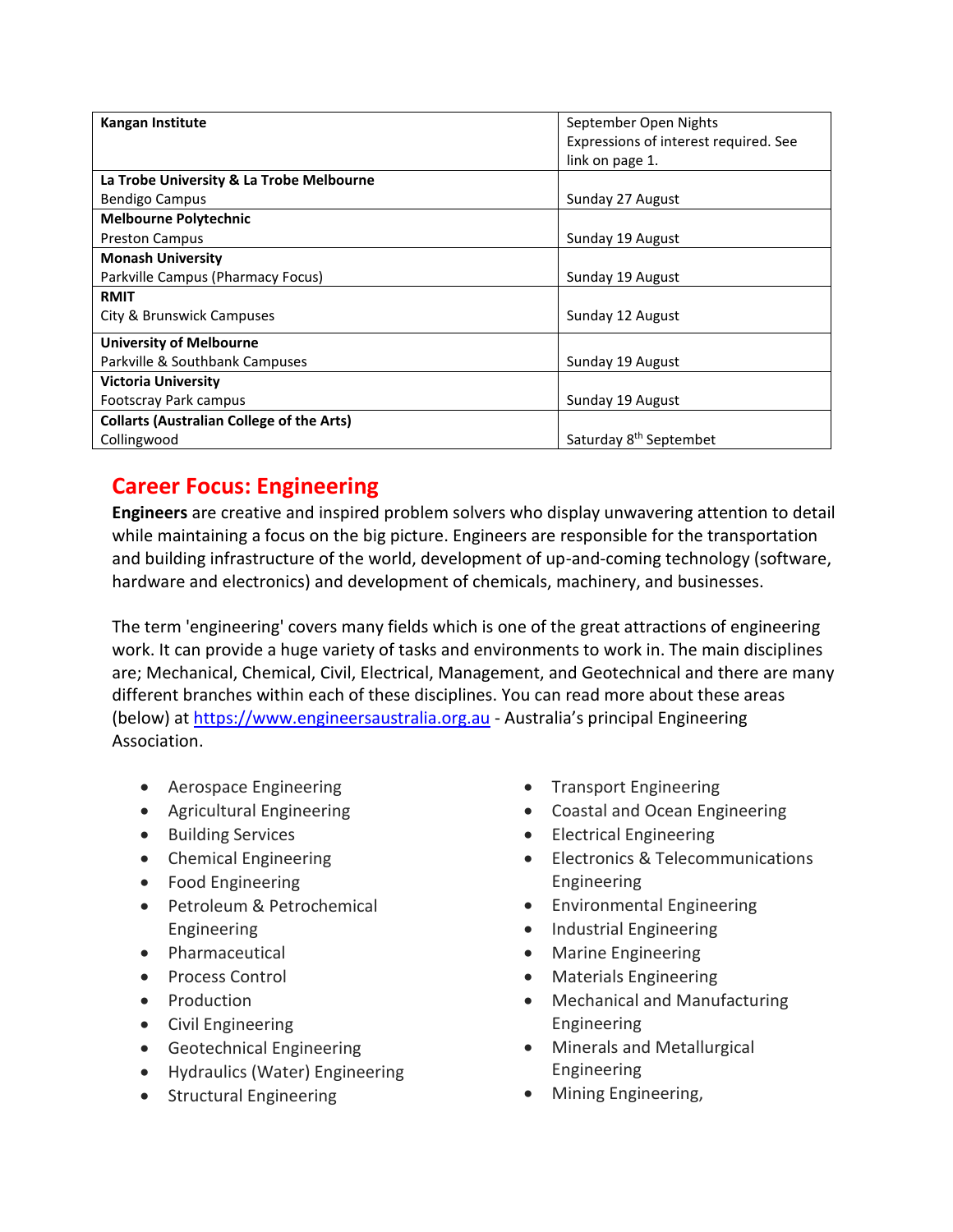- Resource Engineering
- Risk Engineering
- Software Engineering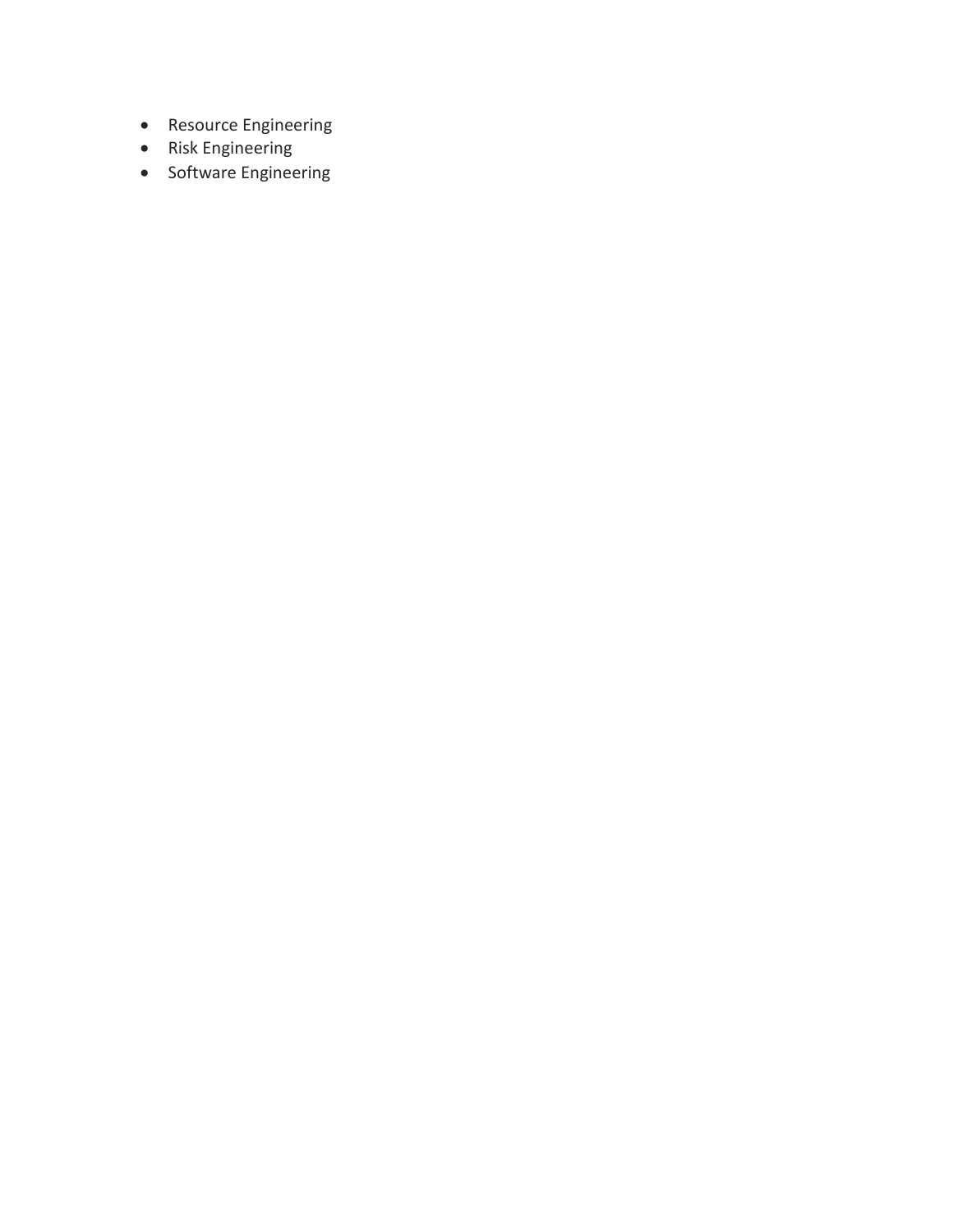

No. 12: 19 August 2018

To enter the world of engineering, it is helpful to be naturally curious, innovative, driven and interested STEM subjects (Science, Technology, Engineering and Mathematics). It is also beneficial if you are; patient, accurate, safety-conscious, have good hand-eye co-ordination, are able to work in a team or independently, have strong attention to detail and enjoy technical work.

Secondary students planning to become an engineer have much to consider. What type of engineer to become, what industry to enter and which institution to attend. Many students undertake a common year at university or a pathway course to establish their chosen area and refine their university degree. Graduates of accredited degrees are guaranteed a membership with 'Engineers Australia'. Engineers Australia is the accreditation authority for tertiary institutions in Australia who are responsible for providing course programs that meet Australian and global benchmarks.

Future engineers can also explore the many fields available in Engineering by getting involved in community STEM learning activities. The Australian Government have developed a handy resource called 'Star-Portal' ([https://starportal.edu.au/find-activity/1/\)](https://starportal.edu.au/find-activity/1/) which is a facility that connects you directly to your local area.

| <b>Institution/Campus</b>                  | <b>Bachelor Course</b>                                                     | <b>ATAR</b> |
|--------------------------------------------|----------------------------------------------------------------------------|-------------|
| <b>Collarts (Australian College of the</b> |                                                                            |             |
| Arts)                                      |                                                                            |             |
| Collingwood                                | Audio Engineering (Diploma/Degree) 2 years and 7 months                    | <b>NA</b>   |
| <b>Chisholm Institute</b>                  |                                                                            |             |
| Dandenong                                  | Diploma of Engineering Technology: 1-year min                              | <b>NA</b>   |
|                                            | Bachelor of Engineering Technology (Mechatronics): 3 years min             |             |
|                                            | Diploma of Engineering Technology: 1-year min                              | <b>NA</b>   |
|                                            | Bachelor of Engineering Technology (Mechanical and Manufacturing): 3 years |             |
|                                            | min                                                                        |             |
| <b>Deakin University</b>                   |                                                                            |             |
| Cloud, Geelong, Melbourne                  | Bachelor of Civil Engineering (Honours): 4 years min                       | 80.75       |
|                                            | Bachelor of Electrical and Electronics Engineering (Honours): 4 years min  | 71.85       |
|                                            | Bachelor of Mechanical Engineering (Honours): 4 years min                  | $71.10 -$   |
|                                            |                                                                            | 97.80       |
|                                            | Bachelor of Mechatronics Engineering (Honours): 4 years min                | 65.95-      |
|                                            |                                                                            | 93.60       |
|                                            | Bachelor of Software Engineering (Honours): 4 years min                    | 66.15-      |
|                                            |                                                                            | 81.10       |
| Geelong                                    | Bachelor of Environmental Engineering (Honours): 4 years min               | 73.50-      |
|                                            |                                                                            | 89.85       |
| <b>Federation University</b>               |                                                                            |             |
| Gippsland, Mt Helen (Ballarat)             | Bachelor Degree (Honours) in Engineering (Civil): 4 years min              | <b>NA</b>   |
| <b>Gippsland, Off-Campus</b>               | Bachelor Degree (Honours) in Mechatronic Systems Engineering: 4 years min  | <b>NA</b>   |
| Mt Helen (Ballarat)                        | Bachelor Degree (Honours) in Engineering (Mining): 4 years min             | <b>NA</b>   |
| <b>JMC Academy</b>                         |                                                                            |             |
|                                            |                                                                            |             |

The below table is a list of **single** undergraduate degrees in Engineering and pathway options in Victoria: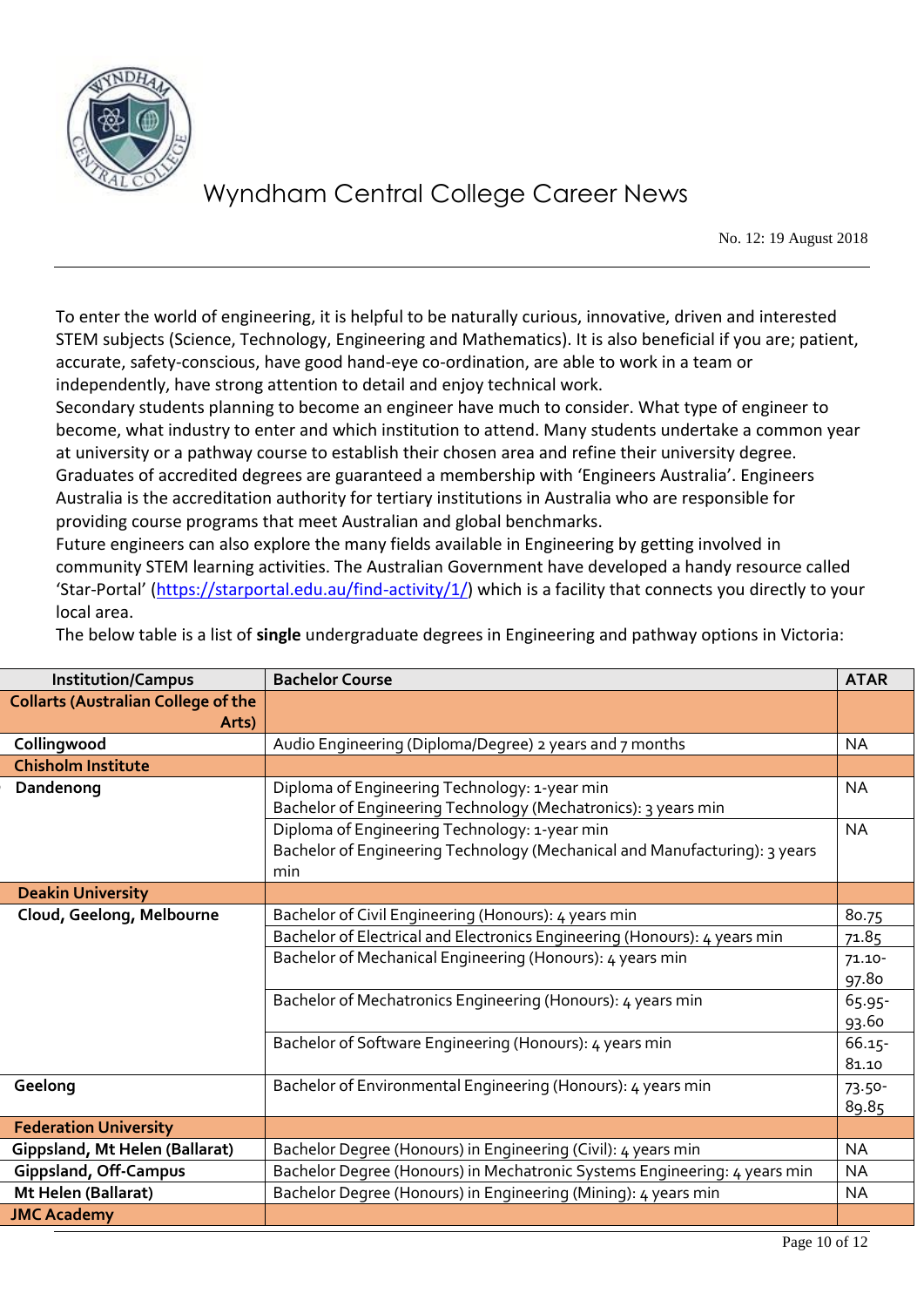

No. 12: 19 August 2018

| Brisbane, Melbourne, Sydney              | Diploma of Audio Engineering and Sound Production: 8 months' min<br>Bachelor of Creative Technology (Audio Engineering and Sound Production): 2<br>years min | 65.00              |
|------------------------------------------|--------------------------------------------------------------------------------------------------------------------------------------------------------------|--------------------|
| La Trobe University                      |                                                                                                                                                              |                    |
| Bendigo, Melbourne                       | Bachelor Degree (Honours) in Civil Engineering: 4 years min                                                                                                  | 60.55-             |
|                                          |                                                                                                                                                              | 99.95              |
|                                          | Bachelor Degree (Honours) in Engineering (Industrial): 4 years min                                                                                           | 60.05-             |
|                                          |                                                                                                                                                              | 99.95              |
| <b>Monash University</b>                 |                                                                                                                                                              |                    |
| Clayton                                  | Bachelor of Aerospace Engineering (Honours): 4 years min                                                                                                     | 91.10-             |
|                                          |                                                                                                                                                              | 99.95              |
|                                          | Bachelor of Engineering (Honours) in your chosen specialisation: 4 years min                                                                                 | 91.05-             |
|                                          |                                                                                                                                                              | 99.95              |
|                                          | Bachelor of Software Engineering (Honours): 4 years min                                                                                                      | $91.75 -$          |
|                                          |                                                                                                                                                              | 99.95              |
| <b>Melbourne Institute of Technology</b> |                                                                                                                                                              |                    |
| Melbourne                                | Bachelor of Engineering Technology (Telecommunications): 3 years min                                                                                         | <b>NA</b>          |
| <b>RMIT University</b>                   |                                                                                                                                                              |                    |
| Melbourne                                | Associate Degree in Engineering Technology: 2 years min                                                                                                      | 51.35              |
| City/Bundoora                            | Bachelor Degree (Honours) in Engineering (Advanced Manufacturing and                                                                                         | 80.00-             |
|                                          | Mechatronics): 4 years min                                                                                                                                   | 99.75              |
|                                          | Bachelor Degree (Honours) in Engineering (Aerospace Engineering): 4 years                                                                                    | 85.05-             |
|                                          | min                                                                                                                                                          | 99.70              |
|                                          | Bachelor Degree (Honours) in Engineering (Automotive Engineering): 4 years                                                                                   | 80.80-             |
|                                          | min                                                                                                                                                          | 96.45              |
|                                          | Bachelor Degree (Honours) in Engineering (Biomedical Engineering): 4 years                                                                                   | $85.55 -$          |
|                                          | min                                                                                                                                                          | 92.25              |
|                                          | Bachelor Degree (Honours) in Engineering (Civil and Infrastructure): 4 years<br>min                                                                          | 85.05-             |
|                                          | Bachelor Degree (Honours) in Engineering (Environmental Engineering): 4                                                                                      | 99.65<br>$81.35 -$ |
|                                          | years min                                                                                                                                                    | 97.85              |
|                                          | Bachelor Degree (Honours) in Engineering (Mechanical Engineering): 4 years                                                                                   | 80.30-             |
|                                          | min                                                                                                                                                          | 99.70              |
|                                          | Bachelor Degree (Honours) in Engineering (Sustainable Systems Engineering):                                                                                  | $80.05 -$          |
|                                          | 4 years min                                                                                                                                                  | 97.05              |
| City                                     | Bachelor of Engineering (Chemical Engineering) (Honours): 4 years min                                                                                        | 80.00-             |
|                                          |                                                                                                                                                              | 97.45              |
|                                          | Bachelor Degree (Honours) in Engineering (Computer and Network                                                                                               | 80.35-             |
|                                          | Engineering): 4 years                                                                                                                                        | 87.45              |
|                                          | Bachelor Degree (Honours) in Engineering (Electrical Engineering): 4 years                                                                                   | 80.00-             |
|                                          |                                                                                                                                                              | 93.90              |
|                                          | Bachelor Degree (Honours) in Engineering (Electrical and Electronic                                                                                          | 80.60-             |
|                                          | Engineering): 4 years                                                                                                                                        | 96.75              |
|                                          | Bachelor Degree (Honours) in Engineering (Telecommunications Engineering):                                                                                   | <b>NA</b>          |